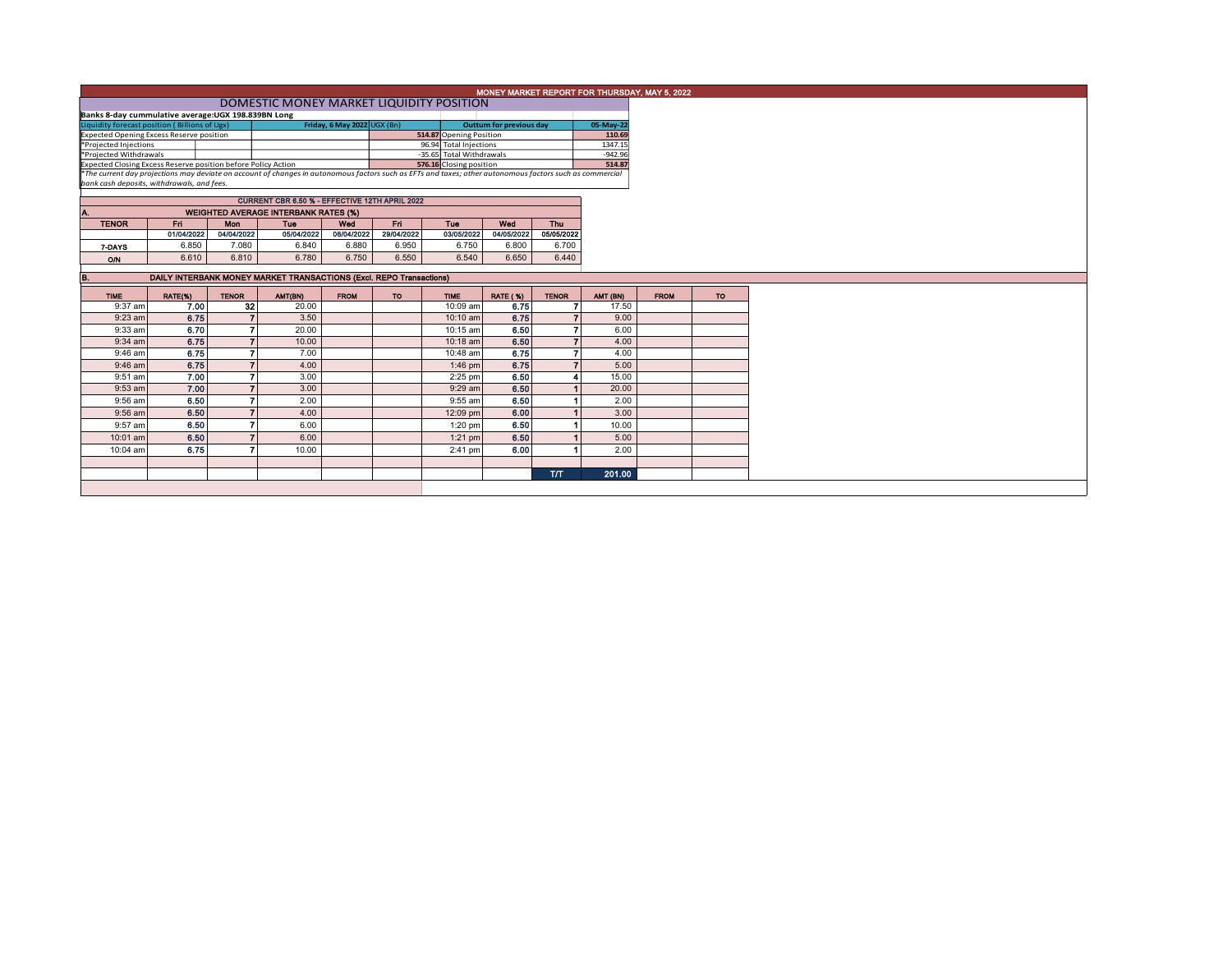| $\frac{C}{9.500}$      |                                                                                              |                          | <b>CBR AND THE 7- DAY WAR INTERBANK RATES</b>                                                                  |                          |                          |                                          |                          |                                        |                                                                   |                          |                          |                          |              |                             |            |  |
|------------------------|----------------------------------------------------------------------------------------------|--------------------------|----------------------------------------------------------------------------------------------------------------|--------------------------|--------------------------|------------------------------------------|--------------------------|----------------------------------------|-------------------------------------------------------------------|--------------------------|--------------------------|--------------------------|--------------|-----------------------------|------------|--|
|                        |                                                                                              |                          |                                                                                                                |                          |                          |                                          |                          |                                        |                                                                   |                          |                          |                          |              |                             |            |  |
| 9.000                  |                                                                                              |                          |                                                                                                                |                          |                          |                                          |                          |                                        |                                                                   |                          |                          |                          |              |                             |            |  |
| 8.500<br>8.000         |                                                                                              |                          |                                                                                                                |                          |                          |                                          |                          |                                        |                                                                   |                          |                          |                          |              |                             |            |  |
| 7.500                  |                                                                                              |                          |                                                                                                                |                          |                          |                                          |                          |                                        |                                                                   |                          |                          |                          |              |                             |            |  |
| 7.000                  |                                                                                              |                          |                                                                                                                |                          |                          |                                          |                          |                                        |                                                                   |                          |                          |                          |              |                             |            |  |
| 6.500                  |                                                                                              |                          | n – van die die van die sees van die name van die begreef gegeen van die die begroep van die begreef gegeen di |                          |                          |                                          |                          |                                        |                                                                   |                          |                          |                          |              | <u> Transacadoronomonio</u> |            |  |
| 6.000                  |                                                                                              |                          |                                                                                                                |                          |                          |                                          |                          |                                        |                                                                   |                          |                          |                          |              |                             |            |  |
| 5.500                  |                                                                                              |                          |                                                                                                                |                          |                          |                                          |                          |                                        |                                                                   |                          |                          |                          |              |                             |            |  |
| 5.000                  |                                                                                              |                          |                                                                                                                |                          |                          |                                          |                          |                                        |                                                                   |                          |                          |                          |              |                             |            |  |
| 4.500                  |                                                                                              |                          |                                                                                                                |                          |                          |                                          |                          |                                        |                                                                   |                          |                          |                          |              |                             |            |  |
| 4.000                  |                                                                                              |                          |                                                                                                                |                          |                          |                                          |                          |                                        |                                                                   |                          |                          |                          |              |                             |            |  |
|                        | 14/04/2022                                                                                   | 19/04/2022               | 20/04/2022                                                                                                     | 21/04/2022               |                          | 22/04/2022                               | 25/04/2022               | 26/04/2022                             | 27/04/2022                                                        |                          | 28/04/2022               | 29/04/2022               | 03/05/2022   | 04/05/2022                  | 05/05/2022 |  |
|                        |                                                                                              |                          |                                                                                                                |                          |                          |                                          |                          |                                        |                                                                   |                          |                          |                          |              |                             |            |  |
|                        |                                                                                              |                          |                                                                                                                |                          |                          |                                          |                          |                                        |                                                                   |                          |                          |                          |              |                             |            |  |
|                        |                                                                                              |                          |                                                                                                                |                          |                          |                                          |                          |                                        | • Overnight WAR -7-day WAR - CBR rate - Upper bound - Lower bound |                          |                          |                          |              |                             |            |  |
|                        |                                                                                              |                          |                                                                                                                |                          |                          |                                          |                          |                                        |                                                                   |                          |                          |                          |              |                             |            |  |
| D.<br><b>DATE</b>      | MONETARY POLICY OPERATIONS MATURITIES PROFILE: (12-MAY- 2022 TO 08-DECEMBER- 2022)           |                          |                                                                                                                |                          |                          |                                          |                          |                                        |                                                                   |                          |                          |                          |              |                             |            |  |
|                        | <b>THUR</b><br>12-May-22                                                                     | <b>THUR</b><br>26-May-22 | <b>THUR</b><br>02-Jun-22                                                                                       | <b>THUR</b><br>09-Jun-22 | <b>THUR</b><br>23-Jun-22 | <b>THUR</b><br>30-Jun-22                 | <b>THUR</b><br>07-Jul-22 | <b>THUR</b><br>28-Jul-22               | <b>THUR</b><br>04-Aug-22                                          | <b>THUR</b><br>18-Aug-22 | <b>THUR</b><br>10-Nov-22 | <b>THUR</b><br>08-Dec-22 | <b>TOTAL</b> |                             |            |  |
| <b>REPO</b>            | 579.72                                                                                       | $\sim$                   | ÷.                                                                                                             | $\sim$                   | $\sim$                   | $\sim$                                   | $\sim$                   | $\sim$                                 | $\sim$                                                            | $\sim$                   | $\sim$                   | $\sim$                   | 579.72       |                             |            |  |
| <b>REV REPO</b>        | $\sim$                                                                                       | $\sim$                   | $\sim$                                                                                                         | $\sim$                   | $\sim$                   | $\sim$                                   | $\sim$                   | $\sim$                                 | $\sim$                                                            | $\sim$                   | $\sim$ $-$               | $\sim$                   | $\sim$       |                             |            |  |
| <b>BOU BILL/DEPO A</b> | 16.10                                                                                        | 70.60                    | 304.20                                                                                                         | 215.03                   | 69.70                    | 26.03                                    | 48.05                    | 41.06                                  | 33.00                                                             | 26.60                    | 15.00                    | 22.13                    | 887.51       |                             |            |  |
| <b>TOTALS</b>          | 595.82                                                                                       | 70.60                    | 304.20                                                                                                         | 215.03                   | 69.70                    | 26.03                                    | 48.05                    | 41.06                                  | 33.00                                                             | 26.60                    | 15.00                    | 22.13                    | 1,467.23     |                             |            |  |
|                        | Total O/S Deposit Auction & BOU Bill balances held by BOU up to 08 December 2022: UGX 888 BN |                          |                                                                                                                |                          |                          |                                          |                          |                                        |                                                                   |                          |                          |                          |              |                             |            |  |
|                        | Total O/S Repo, Reverse Repo, BOU Bill balances held by BOU: UGX 1,467 BN                    |                          |                                                                                                                |                          |                          |                                          |                          |                                        |                                                                   |                          |                          |                          |              |                             |            |  |
|                        | (EI) STOCK OF TREASURY SECURITIES                                                            |                          |                                                                                                                |                          | EID                      | <b>MONETARY POLICY MARKET OPERATIONS</b> |                          |                                        |                                                                   |                          |                          |                          |              |                             |            |  |
|                        | LAST TBIILS ISSUE DATE: 27-APRIL-2022                                                        |                          |                                                                                                                |                          |                          |                                          |                          | (VERTICAL REPOS, REV-REPOS & BOU BILL) |                                                                   |                          |                          |                          |              |                             |            |  |
|                        | On-the-run O/S T-BILL STOCKs (Bns-UGX)                                                       |                          | 5.755.42                                                                                                       | 06/05/2022               | OMO                      | <b>ISSUE DATE</b>                        | <b>AMOUNT</b>            | <b>WAR</b>                             | <b>RANGE</b>                                                      | <b>TENOR</b>             |                          |                          |              |                             |            |  |
|                        | On-the-run O/S T-BONDSTOCKs(Bns-UGX)                                                         |                          | 21,811.82                                                                                                      | 06/05/2022 REPO          |                          | 07-Apr                                   | 253.00                   | 6.500                                  |                                                                   |                          |                          |                          |              |                             |            |  |
|                        | TOTAL TBILL & TBOND STOCK- UGX                                                               |                          | 27.567.24                                                                                                      |                          | <b>REPO</b>              | 11-Apr                                   | 383.00                   | 6.500                                  |                                                                   | 3                        |                          |                          |              |                             |            |  |
| O/S=Outstanding        |                                                                                              |                          |                                                                                                                |                          | <b>REPO</b>              | 14-Apr                                   | 393.00                   | 6.500                                  |                                                                   | $\overline{7}$           |                          |                          |              |                             |            |  |
| <b>MATURITY</b>        | <b>TOTAL STOCK</b>                                                                           | YTM (%)                  | <b>CHANGE IN</b>                                                                                               |                          | <b>BOU BILL</b>          | 14-Apr                                   | 5.98                     | 7.104                                  |                                                                   | 28                       |                          |                          |              |                             |            |  |
|                        | (BN UGX)                                                                                     | AT CUT OFF*              | YTM (+/-)                                                                                                      |                          | <b>BOU BILL</b>          | 14-Apr                                   | 212.71                   | 7.109                                  |                                                                   | 56                       |                          |                          |              |                             |            |  |
| 91                     | 101.02                                                                                       | 6.601                    | 0.100                                                                                                          |                          | <b>BOU BILL</b>          | 14-Apr                                   | 47.25                    | 7.357                                  |                                                                   | 84                       |                          |                          |              |                             |            |  |
| 182                    | 369.86                                                                                       | 8.489                    | 0.357                                                                                                          |                          | <b>REPO</b>              | 19-Apr                                   | 182.00                   | 6.500                                  |                                                                   | $\overline{\phantom{0}}$ |                          |                          |              |                             |            |  |
| 364                    | 5.284.54                                                                                     | 9.180                    | $-0.410$                                                                                                       |                          | <b>REPO</b>              | 22-Apr                                   | 195.00                   | 6.500                                  |                                                                   | 6                        |                          |                          |              |                             |            |  |
| 2YR                    | 595.21                                                                                       | 11.000                   | 1.000                                                                                                          |                          | <b>REPO</b>              | 25-Apr                                   | 195.00                   | 6.500                                  |                                                                   | 3                        |                          |                          |              |                             |            |  |
| 3YR                    | $\sim$                                                                                       | 12.090                   | $-1.010$                                                                                                       |                          | <b>REPO</b>              | 26-Apr                                   | 172.00                   | 6.500                                  |                                                                   | $\overline{2}$           |                          |                          |              |                             |            |  |
| 5YR                    | 1.119.91                                                                                     | 14,390                   | 1.390                                                                                                          |                          | <b>REPO</b>              | 27-Apr                                   | 189.00                   | 6.500                                  |                                                                   |                          |                          |                          |              |                             |            |  |
| <b>10YR</b>            | 10,689.66                                                                                    | 14.000                   | 0.261                                                                                                          |                          | <b>REPO</b>              | 28-Apr                                   | 305.00                   | 6.500                                  |                                                                   | $\overline{7}$           |                          |                          |              |                             |            |  |
| 15YR                   | 9,181.69                                                                                     | 14.390                   | $-1.510$                                                                                                       |                          | <b>BOU BILL</b>          | 28-Apr                                   | 50.03                    | 6.906                                  |                                                                   | 28                       |                          |                          |              |                             |            |  |
| 20YR                   | 225.35                                                                                       | 15,900                   | 0.400                                                                                                          |                          | <b>BOU BILL</b>          | 28-Apr                                   | 68.95                    | 7.103                                  |                                                                   | 56                       |                          |                          |              |                             |            |  |
|                        | Cut OFF is the lowest price/ highest yield that satisfies the auction awarded amount.        |                          |                                                                                                                |                          | <b>REPO</b>              | 04-May                                   | 126.00                   | 6.500                                  |                                                                   | $\overline{1}$           |                          |                          |              |                             |            |  |
|                        |                                                                                              |                          |                                                                                                                |                          | <b>REPO</b>              | 05-May                                   | 579.00                   | 6.500                                  |                                                                   | $\overline{7}$           |                          |                          |              |                             |            |  |
|                        |                                                                                              |                          |                                                                                                                |                          | <b>BOU BILL</b>          | 05-May                                   | 292.63                   | 6.998                                  |                                                                   | 28                       |                          |                          |              |                             |            |  |
|                        |                                                                                              |                          |                                                                                                                |                          | <b>BOU BILL</b>          | 05-May                                   | 25.75                    | 7.103                                  |                                                                   | 56                       |                          |                          |              |                             |            |  |
|                        |                                                                                              |                          |                                                                                                                |                          |                          |                                          |                          |                                        |                                                                   |                          |                          |                          |              |                             |            |  |
|                        |                                                                                              |                          |                                                                                                                |                          | <b>BOU BILL</b>          | 05-May -                                 | 40.38                    | 7.348                                  |                                                                   | 84                       |                          |                          |              |                             |            |  |

WAR-Weighted Average Rate